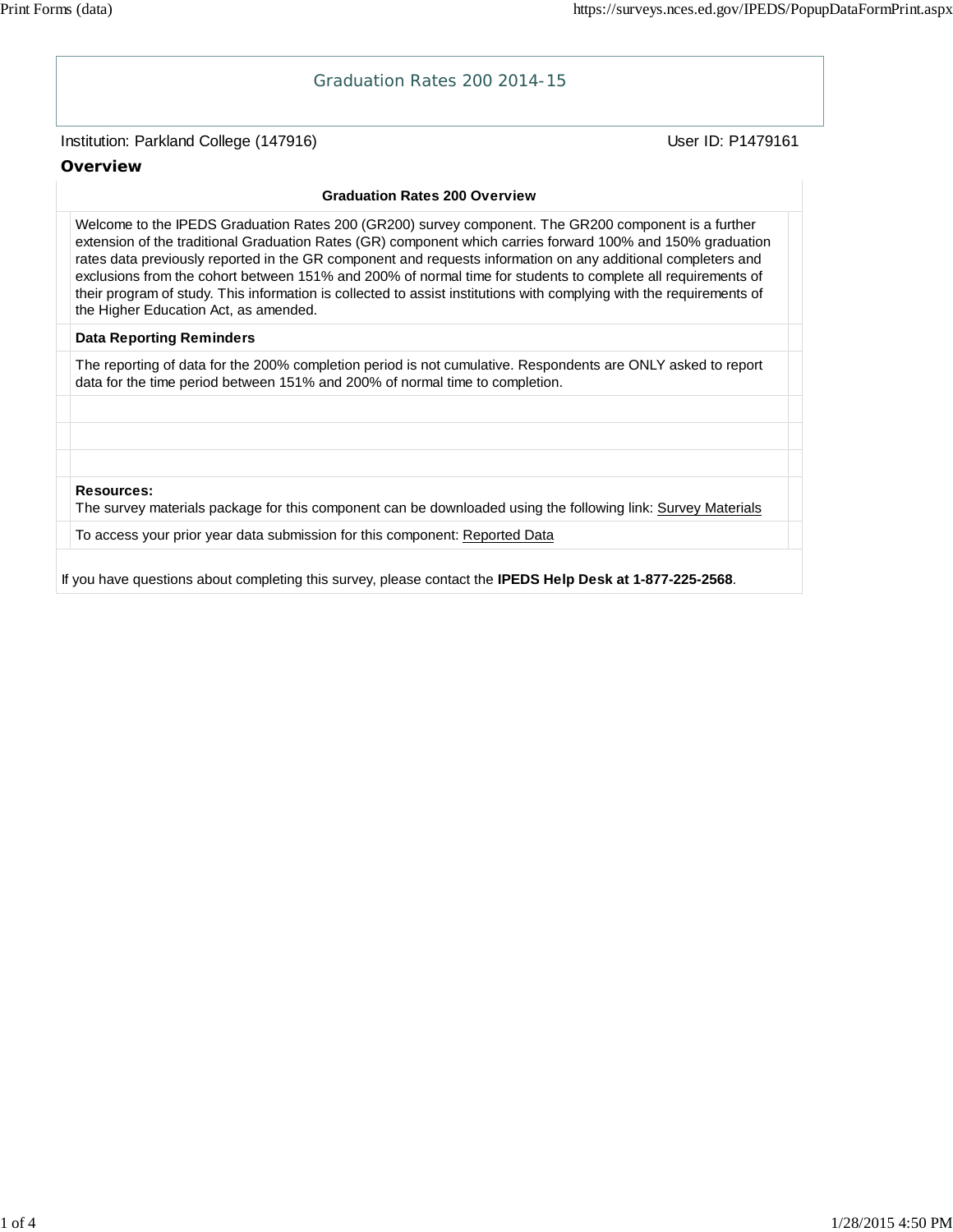Institution: Parkland College (147916) Contract College (147916)

#### **Completers within 200%**

**For less than 4-year institutions, report on the 2010 cohort of full-time, first-time degree/certificate-seeking undergraduate students.**

**Information for this cohort was originally reported by your institution in the 2013-14 IPEDS Graduation Rates survey component. The data on lines 1-5 are preloaded based on the information provided.**

|                |                                                                                                                |     | Graduation<br>rates |
|----------------|----------------------------------------------------------------------------------------------------------------|-----|---------------------|
| 1              | Revised cohort                                                                                                 | 935 |                     |
| $\overline{2}$ | Exclusions within 150%                                                                                         | 0   |                     |
| 3              | Adjusted cohort 150%                                                                                           | 935 |                     |
| 4              | Number of students in the cohort who completed a program within 100% of normal<br>time to completion           | 64  | $\overline{7}$      |
| 5              | Number of students in the cohort who completed a program within 150% of normal<br>time to completion           | 152 | 16                  |
| 6              | Additional exclusions (between 151% and 200% of normal time)                                                   | 0   |                     |
| 7              | Adjusted cohort 200% (line 3 - line 6)                                                                         | 935 |                     |
| 8              | Number of students in the cohort who completed a program between 151% and<br>200% of normal time to completion | 28  |                     |
| 9              | Still enrolled as of 200% of normal time to completion                                                         | 50  |                     |
| 10             | Total completers within 200% of normal time (line $5 +$ line 8)                                                | 180 | 19                  |

 **You may use the space below to** provide context **for the data you've reported above. These context notes will be posted on the College Navigator website, and should be written to be understood by students and parents.**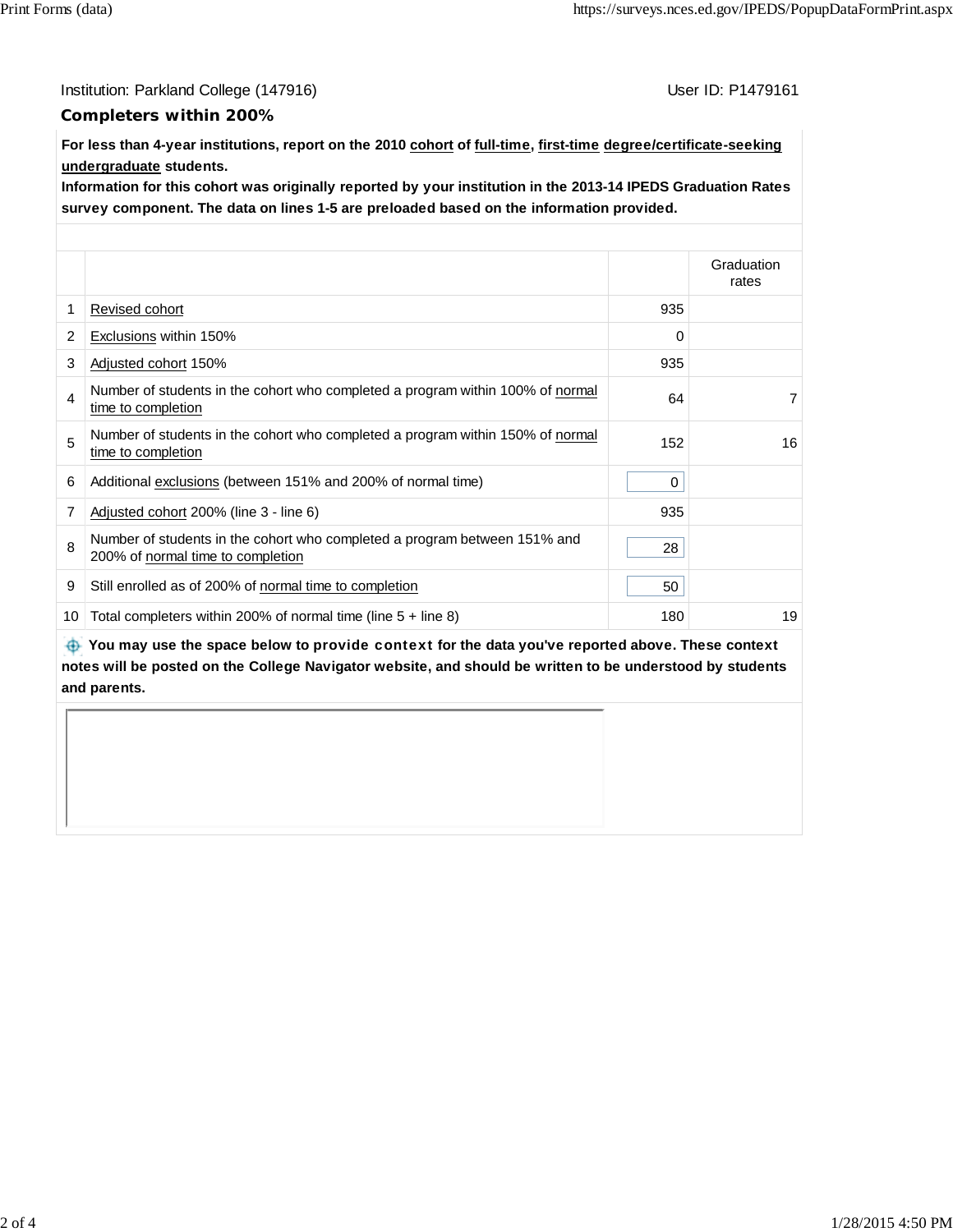## Institution: Parkland College (147916) Contract College (147916)

## **Prepared by**

|                                 | This survey component was prepared by:                                                                                                                                                                                                                                                                                                                                |   |                          |          |                   |  |
|---------------------------------|-----------------------------------------------------------------------------------------------------------------------------------------------------------------------------------------------------------------------------------------------------------------------------------------------------------------------------------------------------------------------|---|--------------------------|----------|-------------------|--|
| ⊙                               | Keyholder                                                                                                                                                                                                                                                                                                                                                             | റ | <b>SFA Contact</b>       | O        | <b>HR Contact</b> |  |
| Ω                               | <b>Finance Contact</b>                                                                                                                                                                                                                                                                                                                                                | О | Academic Library Contact | Ο        | Other             |  |
| Name:<br><b>Brian Counter</b>   |                                                                                                                                                                                                                                                                                                                                                                       |   |                          |          |                   |  |
| Email:<br>bcounter@parkland.edu |                                                                                                                                                                                                                                                                                                                                                                       |   |                          |          |                   |  |
|                                 |                                                                                                                                                                                                                                                                                                                                                                       |   |                          |          |                   |  |
| component?                      | How long did it take to prepare this survey                                                                                                                                                                                                                                                                                                                           |   | hours                    | $\Omega$ | minutes           |  |
|                                 |                                                                                                                                                                                                                                                                                                                                                                       |   |                          |          |                   |  |
|                                 | The name of the preparer is being collected so that we can follow up with the appropriate person in the event that there<br>are questions concerning the data. The Keyholder will be copied on all email correspondence to other preparers.                                                                                                                           |   |                          |          |                   |  |
| System.                         | The time it took to prepare this component is being collected so that we can continue to improve our estimate of the<br>reporting burden associated with IPEDS. Please include in your estimate the time it took for you to review instructions,<br>query and search data sources, complete and review the component, and submit the data through the Data Collection |   |                          |          |                   |  |
|                                 |                                                                                                                                                                                                                                                                                                                                                                       |   |                          |          |                   |  |

Thank you for your assistance.